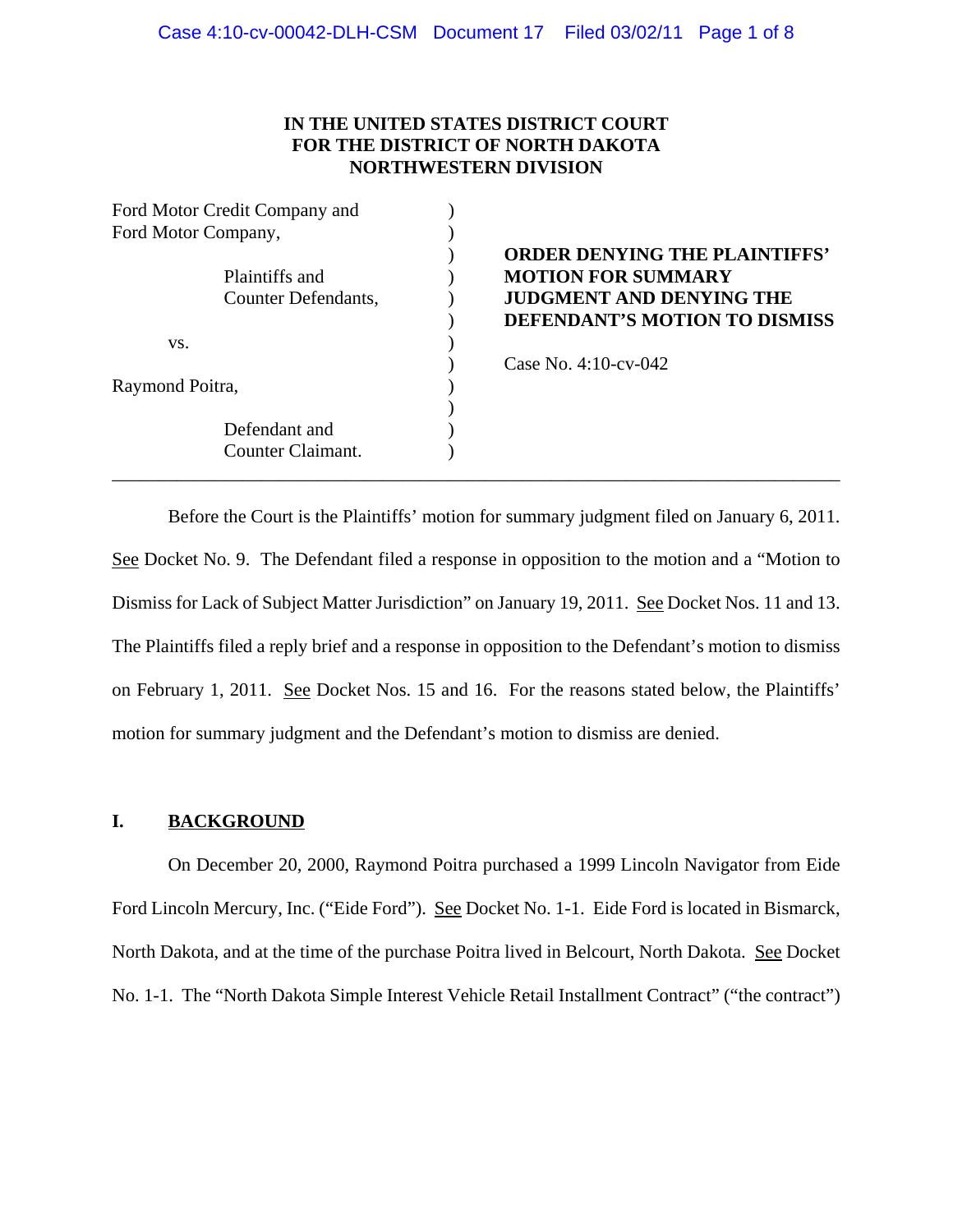### Case 4:10-cv-00042-DLH-CSM Document 17 Filed 03/02/11 Page 2 of 8

used to execute the sale does not state the location of the sale.<sup>1</sup> The plaintiffs, Ford Motor Credit Company and Ford Motor Company (collectively "Ford") financed the sale. Poitra agreed to pay Ford sixty (60) payments of \$627.24 commencing on January 29, 2001. See Docket No. 1-1.

On July 7, 2004, Ford Motor Credit Company obtained a default judgment from the Turtle Mountain Tribal Court. See Docket No. 1-2. The Turtle Mountain Tribal Court found Poitra to be in default of the contract and that Ford Motor Credit Company was entitled to repossess and sell the Lincoln Navigator.

On June 15, 2007, Poitra filed a lawsuit against Ford in the Turtle Mountain Tribal Court. See Docket No. 1-3. In the complaint, Poitra asserts that Ford failed to execute the default judgment it obtained in 2004. Poitra contends further, "As a result, the vehicle fell into disrepair as unknown persons were driving the vehicle without properly servicing said vehicle for a short time." See Docket No. 1-3. In the complaint, Poitra seeks a judgment that Ford must rescind any and all negative credit reports, pay damages in the amount of \$9,583.20 for rent/storage, costs, and attorney's fees. In an unwritten order, a tribal judge found that the tribal court had jurisdiction over Poitra's claim. Ford appealed this decision to the Turtle Mountain Appellate Court.

The Turtle Mountain Tribal Court of Appeals affirmed the tribal court's finding on February 22, 2010. See Docket No. 1-4. The appellate court held, "The cause of action commenced by Poitra is directly related to the lawsuit Ford brought to repossess the Lincoln Navigator because Poitra has been potentially harmed by Ford's failure to repossess in a timely manner." See Docket No. 1-4. The Turtle Mountain Court of Appeals explained further, "A non-Indian cannot utilize a tribal forum

 $<sup>1</sup>$  The Plaintiffs assert in the memorandum in support of their motion that the sale took place in Bismarck,</sup> North Dakota. See Docket No. 10. Poitra asserts in his memorandum that the sale took place at the Turtle Mountain Mall on the Turtle Mountain Indian Reservation in Belcourt, North Dakota. See Docket No. 12. Neither party has provided any affidavits in support of their assertions.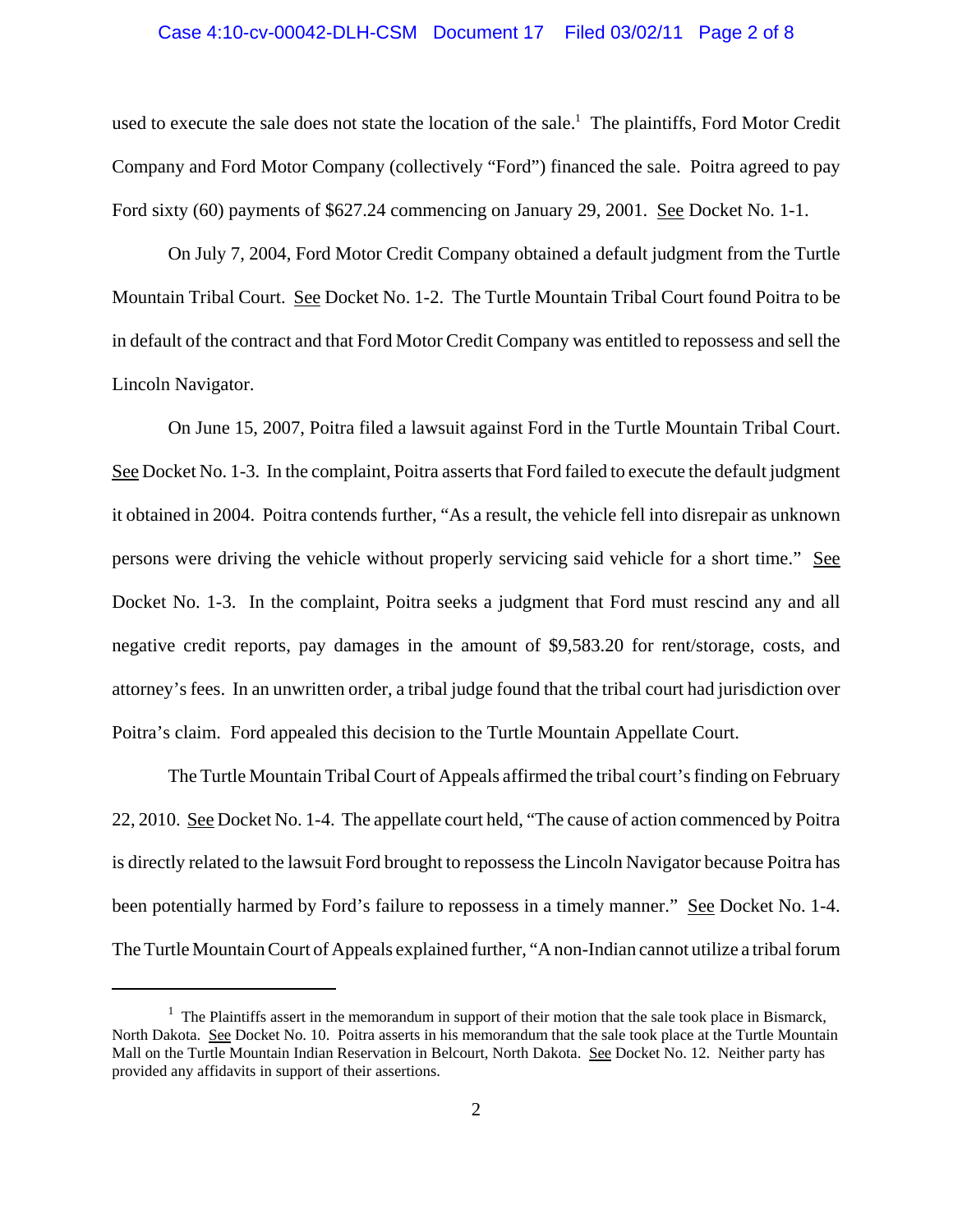### Case 4:10-cv-00042-DLH-CSM Document 17 Filed 03/02/11 Page 3 of 8

to gain relief against a tribal member and then attempt to avoid that jurisdiction when it acts negligently in that same action resulting in potential harm to the tribal member." See Docket No. 1-4.

On May 28, 2010, Ford filed a "Complaint for Injunctive and Declaratory Judgment" in federal court. See Docket No. 1. Ford seeks a judgment granting the following relief:

- 1) Declaring that the Turtle Mountain Tribal Court has no personal and/or subject matter jurisdiction over Plaintiffs in regard to the cause of action brought by Defendant in Tribal Court.
- 2) Granting a preliminary and permanent injunction enjoining any further proceedings by Defendant against Plaintiffs in Tribal Court.
- 3) For a determination of the Defendant's obligation under the terms of the Installment Agreement, if any, to Plaintiffs.
- 4) For an order instructing Raymond Poitra to provide information to Ford Motor as to the location of the colleratral [sic] and granting them access to repossess the vehicle.
- 5) For such other and further relief as the Court may deem just and proper.

See Docket No. 1. On August 6, 2010, Poitra filed an answer and a counterclaim for attorney's fees. See Docket No. 3.

On January 6, 2011, Ford filed a motion for summary judgment. See Docket No. 9. Ford contends that under Plains Commerce Bank v. Long Family Land & Cattle Co., Inc., 554 U.S. 316 (2008) and Montana v. United States, 450 U.S. 544 (1981), tribal courts do not have jurisdiction over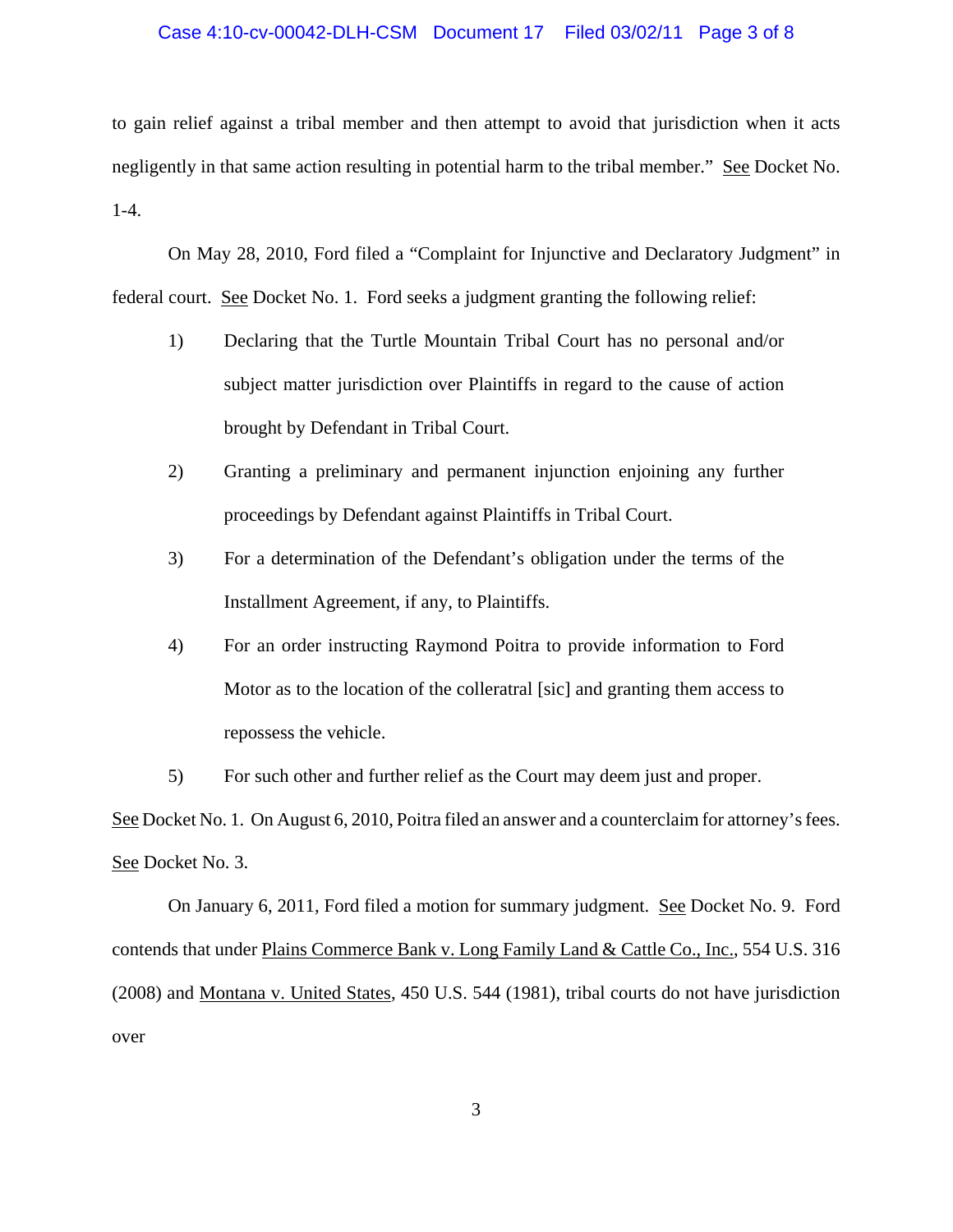#### Case 4:10-cv-00042-DLH-CSM Document 17 Filed 03/02/11 Page 4 of 8

non-Indian companies. Therefore, the Turtle Mountain Tribal Court cannot exercise jurisdiction over Ford in the lawsuit filed by Poitra.

On January 19, 2011, Poitra filed a response to Ford's motion and a motion to dismiss for lack of subject matter jurisdiction. See Docket Nos. 11 and 13. Poitra contends that Plains Commerce Bank is inapplicable and that the tribal court has jurisdiction under Montana because Ford entered into commercial dealings with Poitra on the reservation. Poitra further contends that this Court does not have subject matter jurisdiction because Ford has failed to exhaust tribal remedies.

### **II. STANDARD OF REVIEW**

Summary judgment is appropriate when the evidence, viewed in a light most favorable to the non-moving party, indicates that no genuine issues of material fact exist and that the moving party is entitled to judgment as a matter of law. Davison v. City of Minneapolis, Minn., 490 F.3d 648, 654 (8th Cir. 2007); see Fed. R. Civ. P. 56(c). Summary judgment is not appropriate if there are factual disputes that may affect the outcome of the case under the applicable substantive law. Anderson v. Liberty Lobby, Inc., 477 U.S. 242, 248 (1986). An issue of material fact is genuine if the evidence would allow a reasonable jury to return a verdict for the non-moving party. Id.

The Court must inquire whether the evidence presents a sufficient disagreement to require the submission of the case to a jury or whether the evidence is so one-sided that one party must prevail as a matter of law. Diesel Mach., Inc. v. B.R. Lee Indus., Inc., 418 F.3d 820, 832 (8th Cir. 2005). The moving party bears the burden of demonstrating an absence of a genuine issue of material fact. Simpson v. Des Moines Water Works, 425 F.3d 538, 541 (8th Cir. 2005). The non-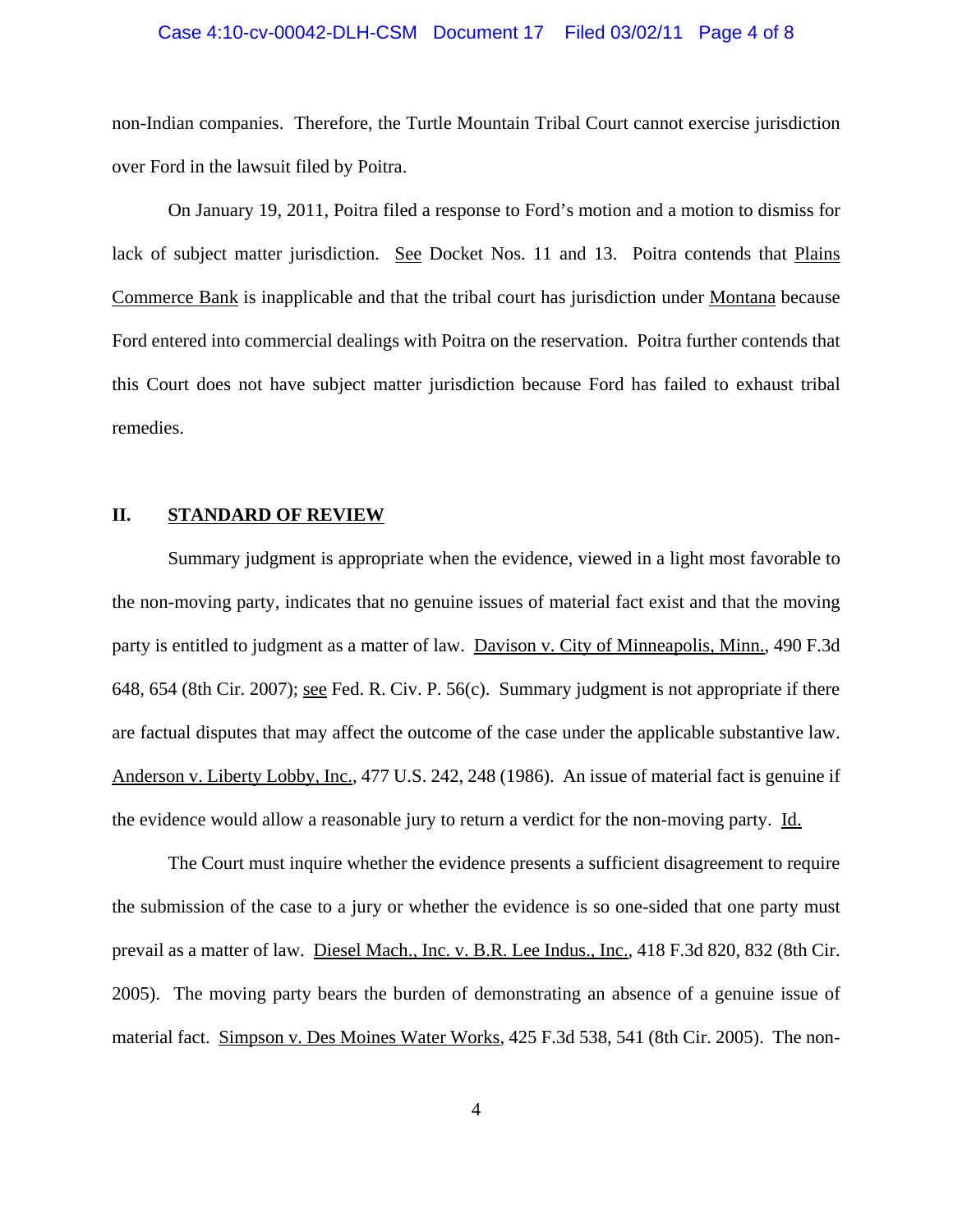#### Case 4:10-cv-00042-DLH-CSM Document 17 Filed 03/02/11 Page 5 of 8

moving party "may not rely merely on allegations or denials in its own pleading; rather, its response must . . . set out specific facts showing a genuine issue for trial." Fed. R. Civ. P. 56(e)(2).

#### **III. LEGAL DISCUSSION**

#### **A. POITRA'S MOTION TO DISMISS**

Pursuant to 28 U.S.C. § 1331, this Court is empowered to determine whether a tribal court has exceeded the lawful limits of its jurisdiction. Nat'l Farmers Union Ins. Cos. v. Crow Tribe of Indians, 471 U.S. 845, 853 (1985). "The question of whether an Indian tribe retains the power to compel a non-Indian property owner to submit to the civil jurisdiction of a tribal court is one that must be answered by reference to federal law and is a 'federal question' under § 1331." Id. at 852. The United States Supreme Court also explained "that examination should be conducted in the first instance in the Tribal Court itself." Id. at 856. In Iowa Mut. Ins. Co. v. LaPlante, 480 U.S. 9 (1987), the United States Supreme Court held, "At a minimum, exhaustion of tribal remedies means that tribal appellate courts must have the opportunity to review the determinations of the lower tribal courts." LaPlante, 480 U.S. at 17.

It is undisputed that the Turtle Mountain Tribal Court and the Turtle Mountain Tribal Court of Appeals have had the opportunity to consider the tribal court's jurisdiction. On February 19, 2010, the Turtle Mountain Tribal Court of Appeals issued an order "affirm[ing] the lower court's ruling that it has jurisdiction over this cause of action." See Docket No. 1-4. The Court finds that tribal remedies have been exhausted. Accordingly, Poitra's motion to dismiss is denied.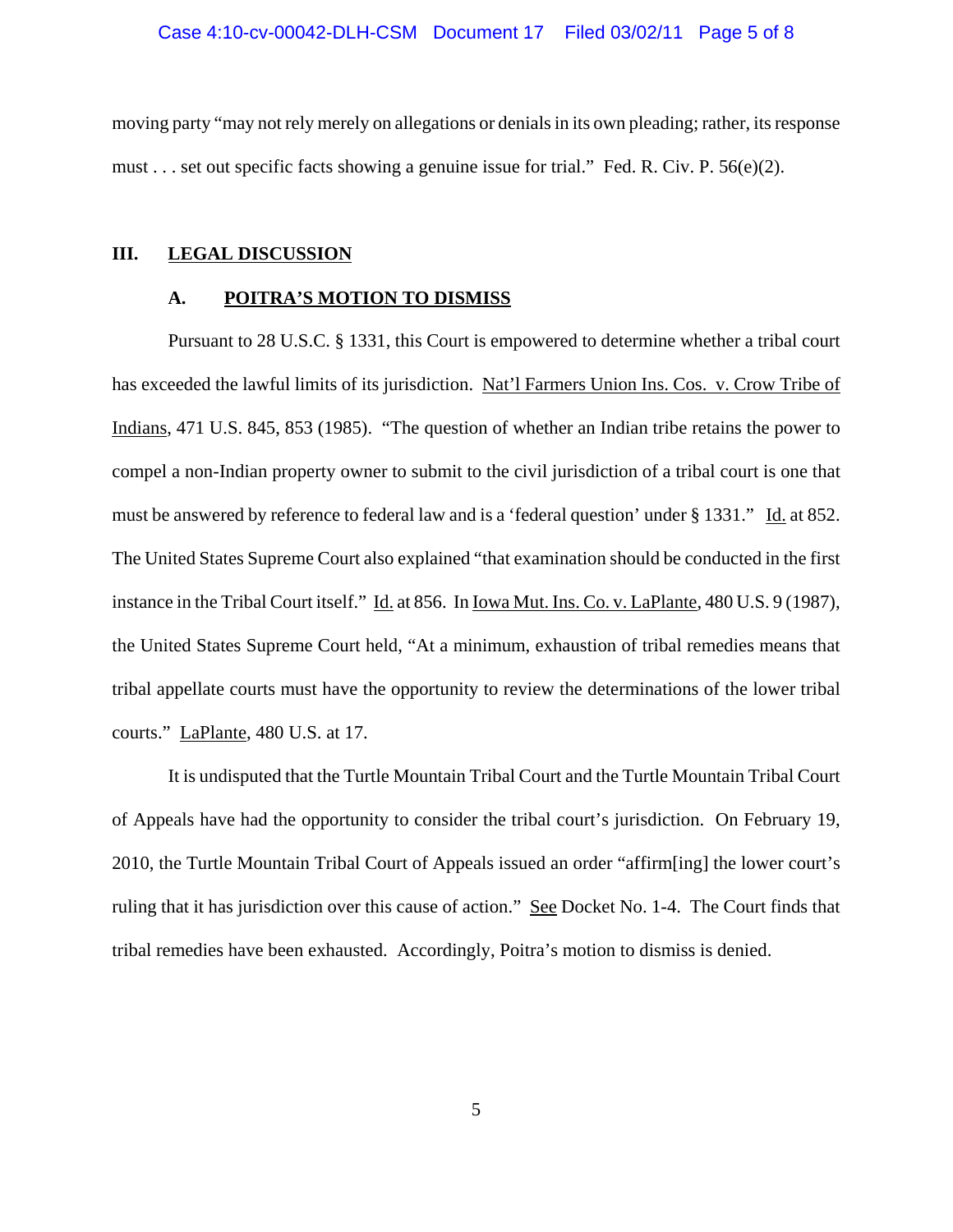# **B. FORD'S MOTION FOR SUMMARY JUDGMENT**

Ford contends that it is not subject to the jurisdiction of the tribal court. An analysis of the tribal court's jurisdiction starts with the United States Supreme Court's decision in Montana v. United States, 450 U.S. 544 (1981), a "pathmarking case concerning tribal civil authority over nonmembers." Strate v. A-1 Contractors, 520 U.S. 438, 445 (1997). The Supreme Court in Montana specifically addressed the reach of tribal jurisdiction over non-Indian parties. In Montana, the Supreme Court announced the general proposition that the inherent sovereign powers of an Indian tribe do not extend to the activities of non-members of the tribe. However, Indian tribes retain sovereignty over non-members in two specific instances:

To be sure, Indian tribes retain inherent sovereign power to exercise some forms of civil jurisdiction over non-Indians on their reservations, even on non-Indian fee lands. A tribe may regulate, through taxation, licensing, or other means, the activities of nonmembers who enter consensual relationships with the tribe or its members, through commercial dealing, contracts, leases, or other arrangements. A tribe may also retain inherent power to exercise civil authority over the conduct of non-Indians on fee lands within its reservation when that conduct threatens or has some direct effect on the political integrity, the economic security, or the health or welfare of the tribe.

Montana, 450 U.S. at 565-66 (internal citations omitted). The Supreme Court further explained the

Montana rule in Strate:

Montana thus described the general rule that, absent a different congressional direction, Indian tribes lack civil authority over the conduct of nonmembers on non-Indian land within a reservation, subject to two exceptions: The first exception relates to nonmembers who enter consensual relationships with the tribe or its members; the second concerns activity that directly affects the tribe's political integrity, economic security, health or welfare.

Strate, 520 U.S. at 446.

The Turtle Mountain Tribal Court does not have civil jurisdiction over Ford unless one of

the two recognized Montana exceptions is applicable. With respect to the first Montana exception,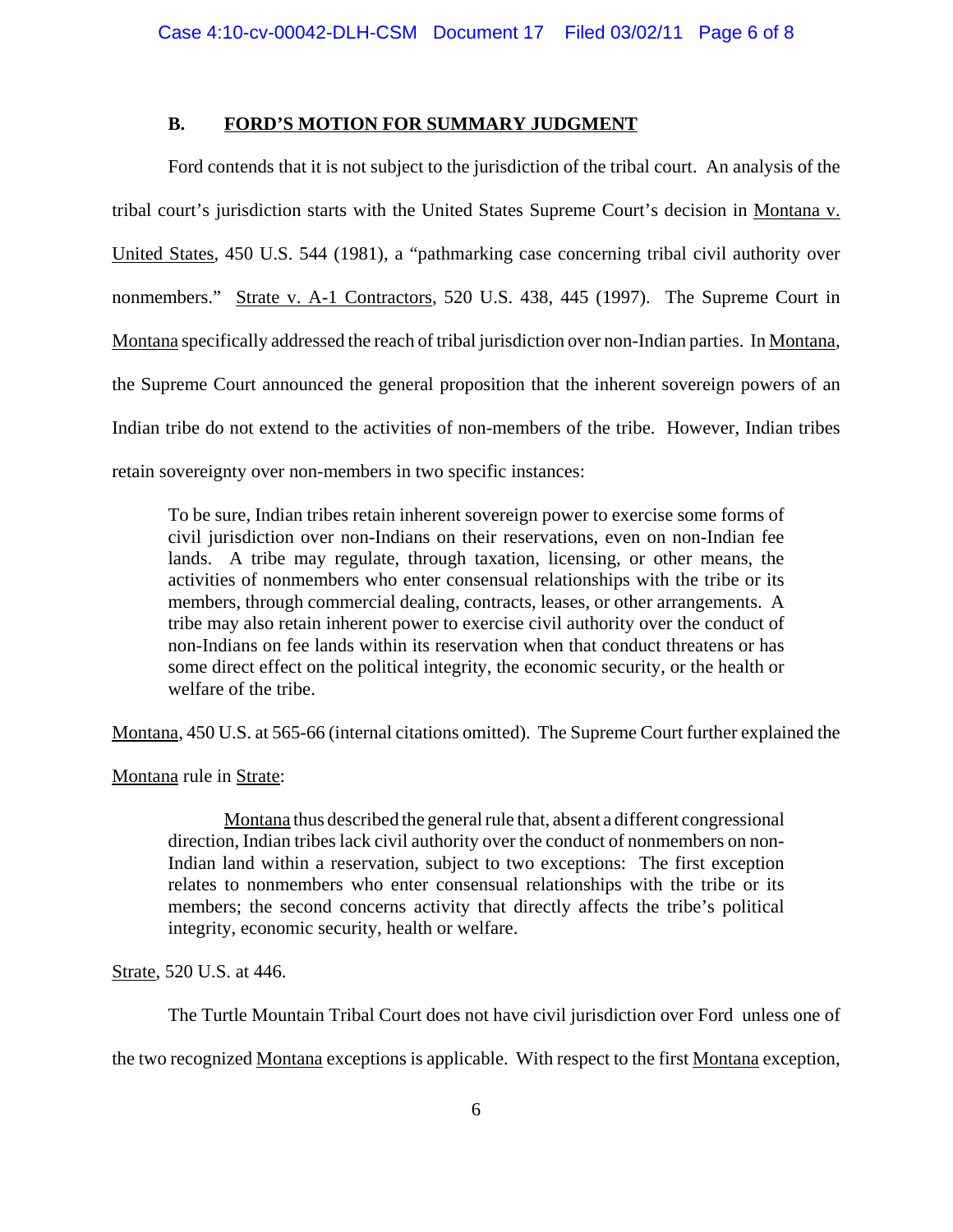### Case 4:10-cv-00042-DLH-CSM Document 17 Filed 03/02/11 Page 7 of 8

the Turtle Mountain Tribal Court has jurisdiction over Ford if it entered into "consensual relationships with the tribe or its members, through commercial dealing, contracts, leases, or other arrangements." Montana, 450 U.S. at 565. Poitra contends that the sale took place in Belcourt, North Dakota and within the boundaries of the Turtle Mountain Indian Reservation. Ford contends that the sale took place in Bismarck, North Dakota, outside the boundaries of the reservation. Neither party has provided any affidavits to support their assertions. The Court finds that genuine issues of fact exist as to whether the sale took place on the reservation.

However, the Ninth Circuit Court of Appeals has explained that the first Montana exception applies when a party consents to tribal court jurisdiction:

"The power to exercise tribal civil authority over non-Indians derives not only from the tribe's inherent powers necessary to self-government and territorial management, but also from the power to exclude nonmembers from tribal land." Babbitt Ford, Inc. v. Navajo Indian Tribe, 710 F.2d 587, 592 (9th Cir. 1983) (citing Merrion v. Jicarilla Apache Tribe, 455 U.S. 130, 141-44 (1982)). If the power to exclude implies the power to regulate those who enter tribal lands, the jurisdiction that results is a consequence of the deliberate actions of those who would enter tribal lands to engage in commerce with the Indians. It is true that "a tribe has no authority over a nonmember until the nonmember enters tribal lands or conducts business with the tribe," Merrion, 455 U.S. at 142, but we think that no lesser principle should govern those who voluntarily enter a tribal courtroom seeking compensation from tribal members. Indeed, there may be circumstances in which a nonmember plaintiff may have no forum other than the tribal courts in which to bring his claims. We hold that a nonmember who knowingly enters tribal courts for the purpose of filing suit against a tribal member has, by the act of filing his claims, entered into a "consensual relationship" with the tribe within the meaning of Montana.

Smith v. Salish Kootenai Coll., 434 F.3d 1127, 1139-40 (9th Cir. 2006) (footnotes omitted). Ford filed suit against Poitra in Turtle Mountain Tribal Court, alleging that Poitra had breached the retail installment contract by failing to make payments. Ford obtained a default judgment in tribal court on July 7, 2004. See Docket No. 1-2. Poitra's suit against Ford in the Turtle Mountain Tribal Court arises out of Ford's failure to enforce the default judgment. See Docket No. 1-3.